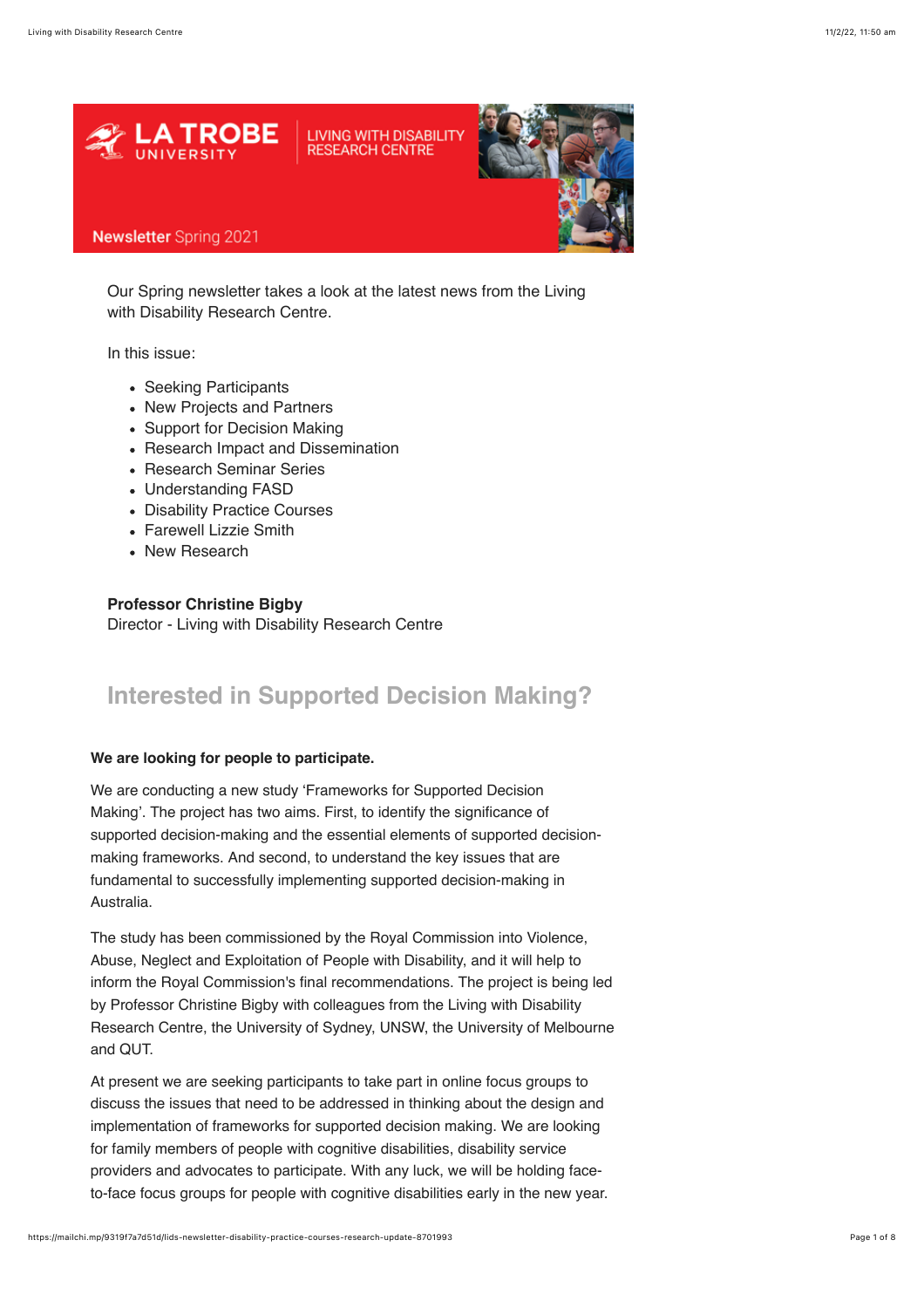If you are interested in participating, please contact either Christine Bigby, [c.bigby@latrobe.edu.au](mailto:c.bigby@latrobe.edu.au) or Lauren De Losa, Ldelosa@latrobe.edu.au or phone us 03 9479 1016

## **New Projects and Partners in 2021**

**Active Support, Practice Leadership and Organisational Culture: A longitudinal study of the determinants of the quality of supported accommodation services for people with intellectual disabilities**

**Research Team:** Professor Christine Bigby, Dr Lincoln Humphreys, Jane Bowden Dodd **Funding:** Industry Partners

Our longitudinal Active Support study aims improve the quality of front-line staff practices and practice leadership in services and thus the quality of life of people with intellectual disabilities using services. This project, the longest of its kind in Australia, builds on an ARC Linkage study that identified the factors that predicted good Active Support in supported accommodation services. The project has now broadened its focus to include the impact of culture, teamwork and other organisational features that have an impact on the quality of support. The project is funded by industry partners, who also gain access to an annual independent report on the quality of support in their services.

Despite onerous restrictions on interstate travel in 2021, we were pleased to

visit Tasmania for data collection at Oak and Dundaloo disability services. Meanwhile, we were also able to collect data at Genu and annecto in Victoria. Reports have been prepared and shared with senior management at each of those organisations. In early 2022. we look forward to resuming the data collection with all our industry partners that we were forced to put on hold due to Covid related restrictions in 2021.

Finally, we extend a warm welcome to Focus ACT, VMCH and Life Without Barriers, who have recently joined this project.They will join our existing partners on the project. Current partners: annecto, Dundaloo Services, Focus Individualised Support Services, GenU, Golden City Support Services, Help Enterprises, Identitywa, Jewish Care, Oak Possability, Rocky Bay, Unisson Disability Services, Yooralla.

### **An evaluation of the RecruitAble**

**Research Team**: Professor Christine Bigby, Dr Tal Araten-Bergman, Dr William Crisp, Dr Sian Anderson **Funding**: RecruitAble

Get Skilled Access, in partnership with Randstad Australia, is designing and delivering an inclusive employment recruitment program for people with disabilities named RecruitAble. The program aims to develop and test new inclusive recruitment pathways for people with disabilities to be used by mainstream recruitment agencies and employers. The Living with Disability Research Centre has been contracted to conduct an external evaluation of the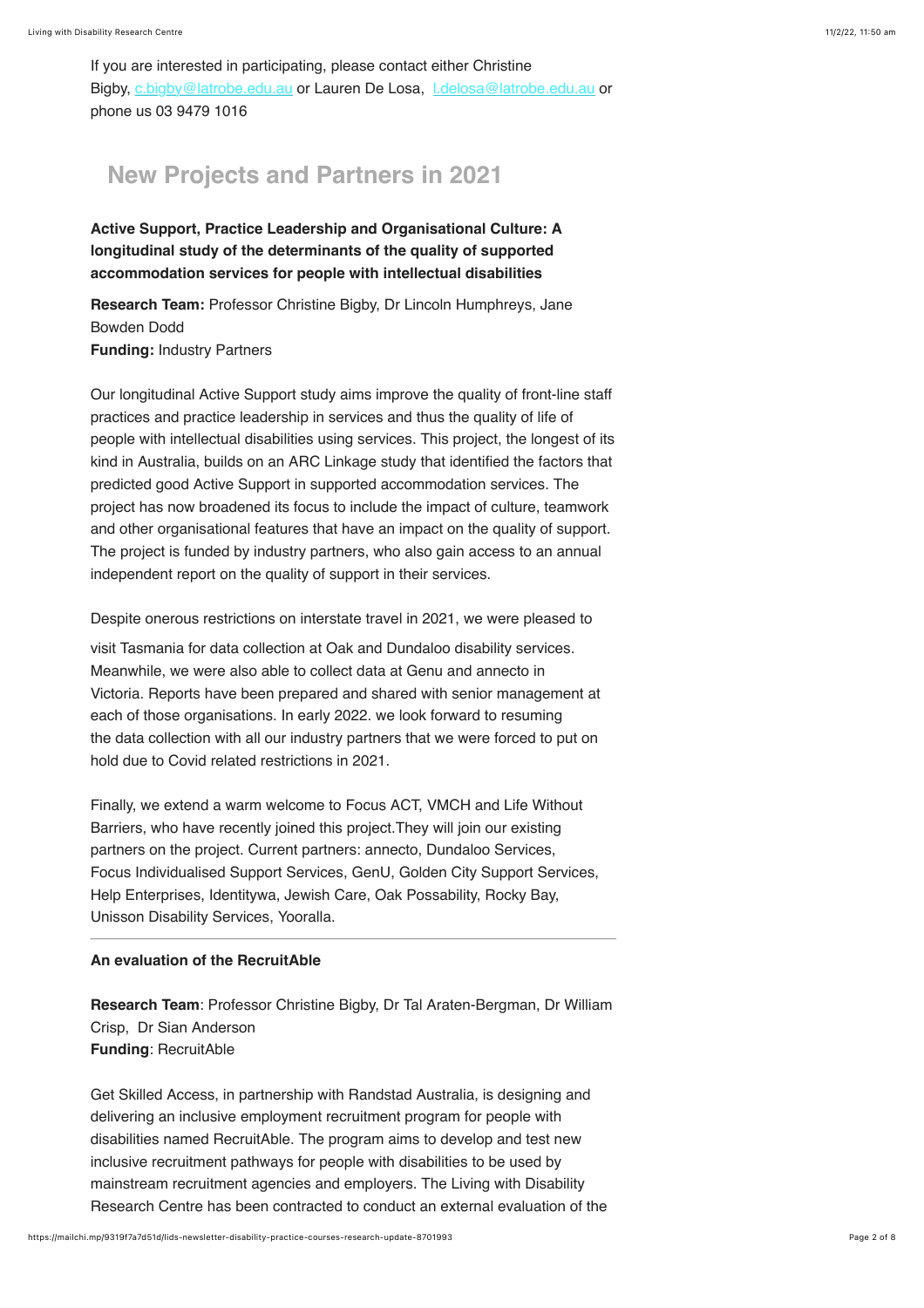RecruitAble pilot. The evaluation will employ a theory-driven approach that will consider the effectiveness of the RecruitAble pilot, as well as provide insight into what works, for whom and why. The project will also map the mechanisms through which changes occur. It is anticipated that findings could provide insight into the impact of specific strategies developed to increase the participation of people with disabilities in the workforce. Moreover the knowledge developed from this evaluation could also provide evidence to inform future design of programs to assist in building supports and organisational responses that are tailored to the needs of mainstream recruiters and employers, and thus assist in creating more effective, equitable and inclusive workplaces for all.

## **Scripts of family dynamics in ageing families with developmental disabilities: A cross-cultural exploration**

**Research Team**: Professor Christine Bigby, Dr Tal Araten-Bergman, Dr Carmit-Noa Shpigelman (University of Haifa, Israel) **Funding:** Veski Study Melbourne Research Partnerships

The aim of this multi-national project is to describe and analyse the experiences of ageing families that include a middle-aged adult with intellectual disabilities residing in a group home. The research seeks to explore the dynamics and meaning of interpersonal and intergenerational relationships in Australian and Israeli families living and ageing with intellectual disabilities. The research uses

Subscribe **Past Issues** and the adult with intellectual disabilities. This methodological approach provides a broad view of the dynamic interplay shaping the lived experience of each family member, as individuals as well as the family as an entity in and of itself. Findings will contribute to our understanding of the everyday realities and support needs of families in this life stage and will assist in developing innovative approaches to supporting people with intellectual disabilities and their families across the life course. **[Subscribe](http://eepurl.com/ddL6an) Past Issues [Translate](javascript:;) [RSS](https://us10.campaign-archive.com/feed?u=35f4a85d3bc988f11f0a8e95f&id=e6e1635cc9)**

**Violence, abuse, neglect and exploitation of LGBTQ+ people with disability.** 

**Research Team:** ARCSHS and Living with Disability Research Centre **Funding:** Royal Commission into Violence, Abuse, Neglect and Exploitation of People with Disability

This project is lead by our colleagues at the Australian Research Centre in Sex, Health and Society and includes researchers from the Living with Disability Research Centre as collaborators. The aim of the project is to conduct and report on comprehensive secondary analyses of two significant national surveys of LGBTQ+ adults and young people with disability in Australia. These analyses are expected to provide data on experiences related to violence, abuse and harassment with further attention given to patterns according to key intersections such as sexual orientation and gender identity.

We recently published a literature review on the experiences of social inclusion/exclusion of this cohort of people in the context of disability services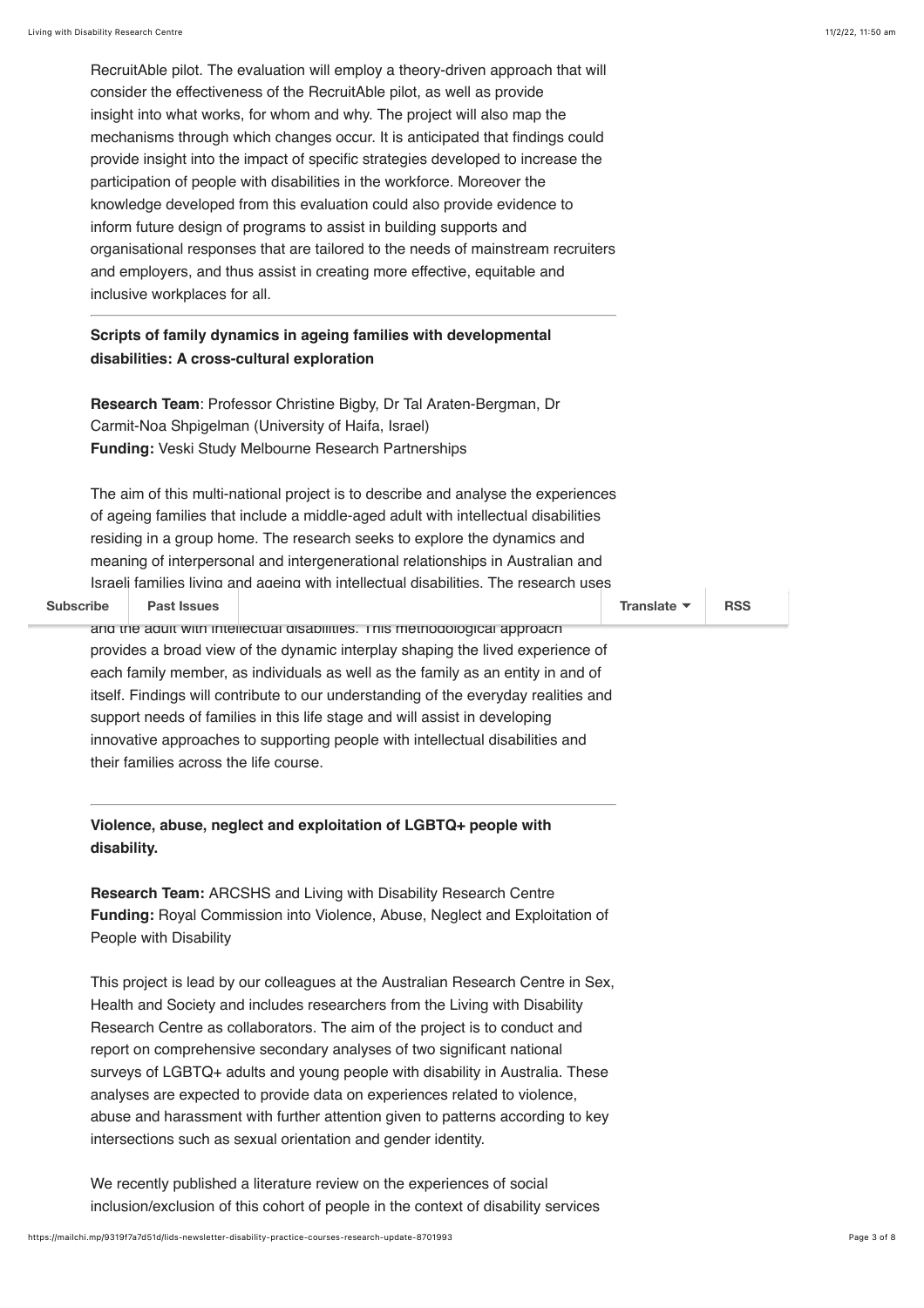(see below). Meanwhile, a second article on the perspectives of LGBTQ+ adults with disability on disability services is in the works and we hope to see it published soon.

Smith, E., Zirnsak, T., Power, J. et al. Social inclusion of LGBTQ and gender diverse adults with intellectual disability in disability services: A systematic review of the literature. *Journal of Applied Research in Intellectual Disabilities*. DOI: [10.1111/jar.12925](https://doi.org/10.1111/jar.12925)

# **Support for Decision Making**

The La Trobe Support for Decision Making Practice Framework learning resource, launched in 2019, is now being widely used by supporters of people with disability across Australia and in some other countries around the world. The Framework is the first evidence-based guide to supporting people with cognitive disabilities to make decisions. Already, the Framework has been adapted and used by the Queensland Public Trustee and the Transport Accident Commission to support and improve practice.

The latest findings from our Support for Decision Making project show the positive impact of training in the framework on parents of adults with intellectual disabilities, as highlighted in our articles below. Moreover, our current work in progress demonstrates a statistically significant change in decision making support after training in the Framework has been completed.



### **Latest publications from this project:**

Bigby, C., et al. (2021). Parental strategies that support adults with intellectual disabilities to explore decision preferences, constraints and consequences. DOI:[10.3109/13668250.2021.1954481](https://doi.org/10.3109/13668250.2021.1954481)

Bigby, C., et al. (2021). "I used to call him a non-decision-maker, I never do that anymore": Parental reflections about training to support decision-making of their adult offspring with intellectual disabilities. DOI:[10.1080/09638288.2021.1964623](https://doi.org/10.1080/09638288.2021.1964623)

Carney, T., et al. (2021). Paternalism to empowerment: All in the eye of the beholder? DOI[:10.1080/09687599.2021.1941781](https://doi.org/10.1080/09687599.2021.1941781)

## **Impact and Dissemination**

Our Research Centre is grounded in the real-world challenges of turning policy visions into changed experiences for people with cognitive disabilities. To this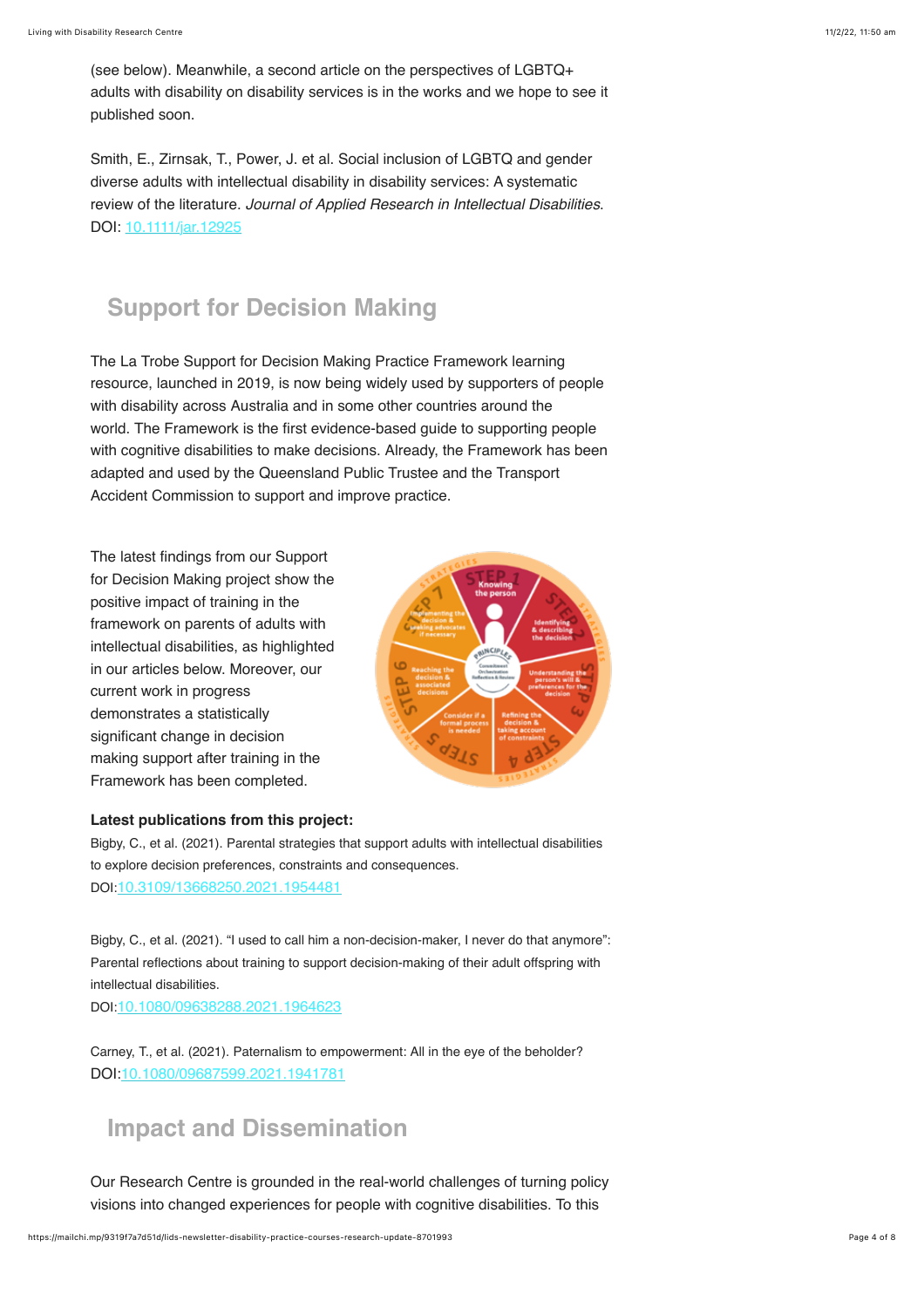end, our researchers are often engaged in disseminating research findings in a variety of contexts and settings. For example, in October, Professor Christine Bigby provided a submission to the public hearing of the Joint National Disability Insurance Scheme Committee into the NDIS workforce. The following month, Professor Bigby was invited to speak at a UK Health and Learning Disabilities Network webinar on "The most important dimensions of group homes that promote feelings of being at home for residents. The event was organised as part of a new SSCR/NIHR Research project on 'homeliness' in group homes for people with learning disabilities. Meanwhile, in September, Professor Bigby and Dr Lincoln Humphreys were both invited by Per Arvidsson, PhD Candidate, Malmo University, Sweden, to present recent research on Practice Leadership in Australia and discuss the launch of our Frontline Practice Leadership training resource [practiceleadershipresource.com.au.](https://www.practiceleadershipresource.com.au/) Arvidsson is examining whether Practice Leadership can be adopted in Swedish services. To do so, he will be drawing on the Frontline Practice Leadership training resource to train staff in Sweden about how to do Practice Leadership.

# **Research Seminar Series - 2021**



The Living with Disability Research Centre's 2021 Research Seminar Series will finish with our final seminar for the year on 8 December with two presentations that will review two recently published books exploring the National Disability Insurance Scheme (NDIS). The presentations will look at the successes and failures of the NDIS and the ongoing issues around achieving the social inclusion of people with intellectual disabilities. If you miss a seminar, you can always access slides from the completed presentations here: [Research Seminar Series](https://www.latrobe.edu.au/lids/resources/conferences)

# **Understanding FASD**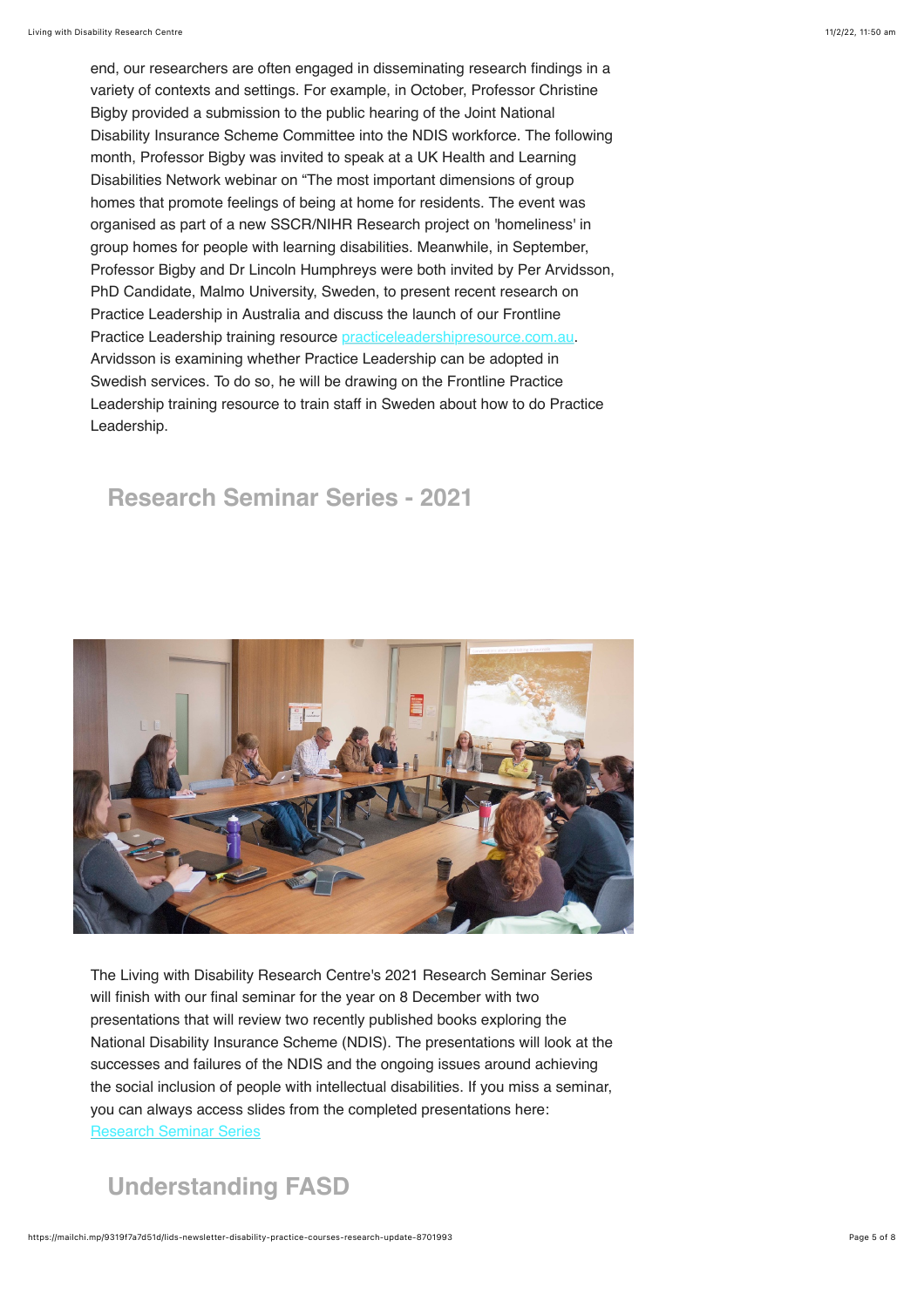### **Understanding Fetal Alcohol Spectrum Disorder (FASD): A free online seminar for the health and community sector**

Fetal Alcohol Spectrum Disorder (FASD) has gained increased recognition as a major health concern in Australia in recent years. The condition is characterised by learning, behavioural, memory, functional and physical impairments that are lifelong. FASD affects more Australians than Downs Syndrome, Spina Bifida and Cerebral Palsy combined, yet most professionals do not feel equipped with the information they need to recognise or respond to it effectively. This free webinar, sponsored by the La Trobe University Rural Health School and the Living with Disability Research Centre, aimed to help health and community service professionals by providing a wide range of information on FASD. The

webinar was held on 9 September, 2021. To watch a recording of the seminar, click on the button below.

**[View Recording](https://bit.ly/FASD_Webinar)**

## **Disability Practice Courses**



As 2021 draws to a close, we would like to extend our congratulations to all our Disability Practice staff and students who have shown such resilience throughout a difficult year. The challenge of navigating a Covid-19 interrupted year should not be underestimated. We would like thank everyone who has worked so hard to make our Disability Practice courses such a success. We look forward to welcoming our next cohort of students in 2022.

Our flexible, online courses equip students to undertake a range of challenging and exiting roles in the rapidly growing disability sector and can lead to a satisfying career in improving the lives of people with disabilities and their communities. If you would like more information about any of the courses we offer, please contact our course coordinator, Dr Sian Anderson, with any queries.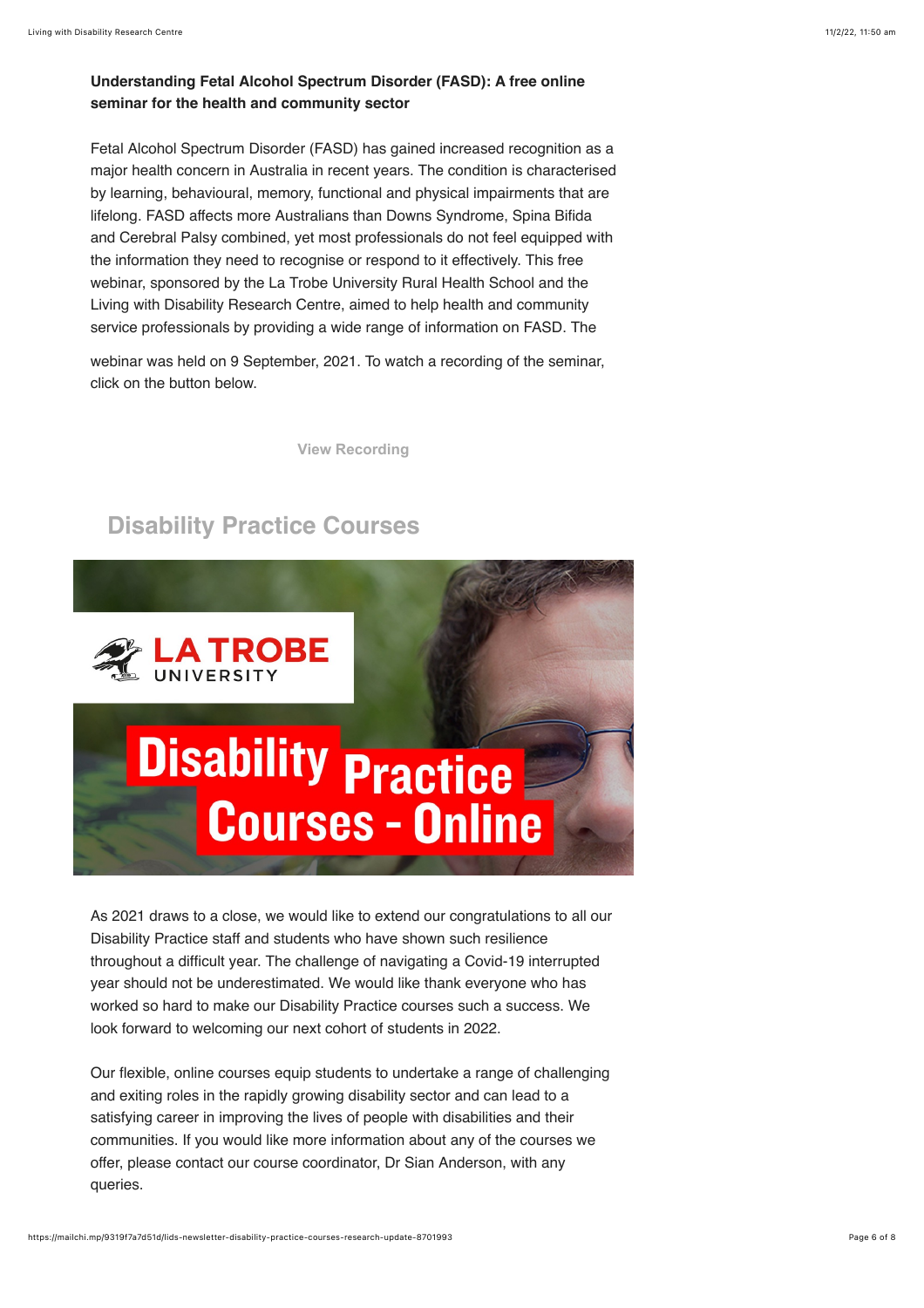Email: [Sian.Anderson@latrobe.edu.au](mailto:sian.anderson@latrobe.edu.au) Telephone: 94795495

## **Farewell Lizzie Smith**

Finally, we would like to wish Dr Elizabeth Smith farewell as she leaves the Living with Disability Research Centre to embark on the next phase of her career at the Research Division within the NDIS.



Lizzie Smith joined our Research Centre more than five years ago. She was an instrumental member of the Support for Decision Making research team and worked on a variety of other projects here over the years. We would like to thank Lizzie for everything she brought to our research team and our culture.

## **New Research**

New research publications by our staff at the Living with Disability Research Centre.

#### **Articles**

Araten-Bergman, T., & Bigby, C. (2021). Forming and supporting circles of support for people with intellectual disabilities – a comparative case analysis. *Journal of Intellectual and Developmental Disability*. DOI: 10.3109

Bigby, C., & Anderson, S. (2021) Creating opportunities for convivial encounters for people with intellectual disabilities: "It looks like an accident". *Journal of Intellectual and Developmental Disability*, 46(1), 45-57.  $DOI: 10.3109$ 

Bigby, C., Douglas, J., Smith, E., Carney, T., Then, S., & Wiesel, I. (2021) "I used to call him a non-decision-maker, I never do that anymore": Parental reflections about training to support decision-making of their adult offspring with intellectual disabilities. *Disability and Rehabilitation*. DOI: 10.

Brown, M., Condi, A., Davis, E., Goodwin, I., Winkler, D., & Douglas, J. (2021). Young people in residential aged care: Is Australia on track to meet its targets? *Australian Journal of Social Issues*.

### DOI: [10.1002/ajs4.184](https://doi.org/10.1002/ajs4.184)

Ford, A., Douglas, J., & O'Halloran, R. (2021). The experience of close personal relationships after stroke: scoping review and thematic analysis of qualitative literature. *Brain Impariment*. DOI: 10.1017/Brlmp

Humphreys, L., Bigby, C., Iacono, T., & Bould, E. (2021). Patterns of group home culture in organisations supporting people with intellectual disabilities: A cross-sectional study. *Journal of Intellectual and Developmental Disability*. DOI: 10.3<sup>-</sup>

Kappelides, P., Bould, E., & Bigby, C. (2021). Barriers to physical activity and sport participation for people with intellectual disabilities from culturally and linguistically diverse backgrounds. *Research and Practice in Intellectual and Developmental Disabilities*. 1939114

Licari, M., et al. (2021). Th course and prognostic capability of motor difficulties in infants showing early signs of autism. *Autism Research*, 14(8), 1759-1768.